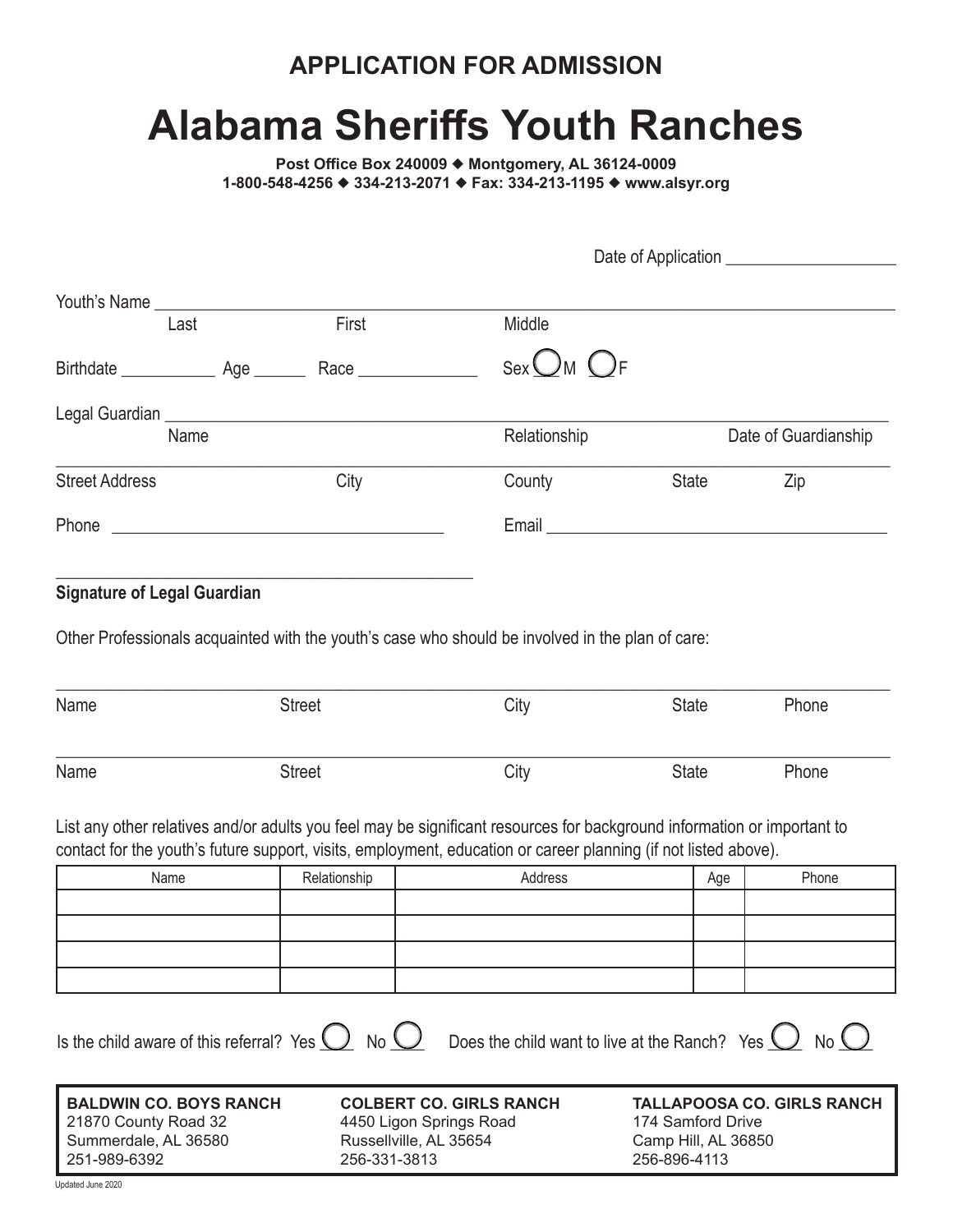## **CURRENT FAMILY INFORMATION:**

|                                                                                          | Zip______________                                          |
|------------------------------------------------------------------------------------------|------------------------------------------------------------|
|                                                                                          |                                                            |
|                                                                                          |                                                            |
|                                                                                          |                                                            |
| Highest grade completed ______ Marital Status ____________                               | Highest grade completed ______ Marital Status ____________ |
|                                                                                          |                                                            |
|                                                                                          |                                                            |
|                                                                                          | $\mathsf{Zip}\_$                                           |
|                                                                                          |                                                            |
|                                                                                          |                                                            |
|                                                                                          |                                                            |
| Highest grade completed ______ Marital Status ____________                               | Highest grade completed ______ Marital Status __________   |
| <b>BROTHERS OR SISTERS (Full, Half, or Step)</b>                                         |                                                            |
| $\lambda$ lamo $\lambda$ ao $\lambda$<br>the contract of the contract of the contract of | Curront Address Discompost                                 |

| Name | Age | <b>Current Address/Placement</b> |
|------|-----|----------------------------------|
|      |     |                                  |
|      |     |                                  |
|      |     |                                  |
|      |     |                                  |

## **MEDICAL HISTORY**

Describe overall health and any physical problems \_\_\_\_\_\_\_\_\_\_\_\_\_\_\_\_\_\_\_\_\_\_\_\_\_\_\_\_\_\_\_\_\_\_\_\_\_\_\_\_\_\_\_\_\_\_\_\_\_\_\_\_\_\_\_\_\_\_

| Vision/Hearing Problems <b>Manual Accord Problems</b> |                                   |  |
|-------------------------------------------------------|-----------------------------------|--|
|                                                       |                                   |  |
| Child's Doctor                                        | Child's Dentist <b>Example 20</b> |  |
| <b>Mental Health Provider</b>                         | <b>Dates</b>                      |  |
| Diagnoses                                             |                                   |  |

## **CURRENT/PREVIOUS MEDICATION HISTORY, IF ANY**

| Types | Dosage | Dates |  |
|-------|--------|-------|--|
|       |        | From  |  |
|       |        |       |  |
|       |        |       |  |
|       |        |       |  |

## **DHR INVOLVEMENT**

Does the child have a DHR family services social worker? \_\_\_\_ If yes, name & Phone No. \_\_\_\_\_\_\_\_\_\_\_\_\_\_\_\_\_\_\_\_\_\_\_

## **FOSTER HOMES, MENTAL HEALTH FACILITIES/HOSPITALS IN WHICH THE YOUTH WAS PLACED**

|      | Dates | Name of Institution | Address | Reason for | Reason for |
|------|-------|---------------------|---------|------------|------------|
| From | То    |                     |         | Admission  | Dismissal  |
|      |       |                     |         |            |            |
|      |       |                     |         |            |            |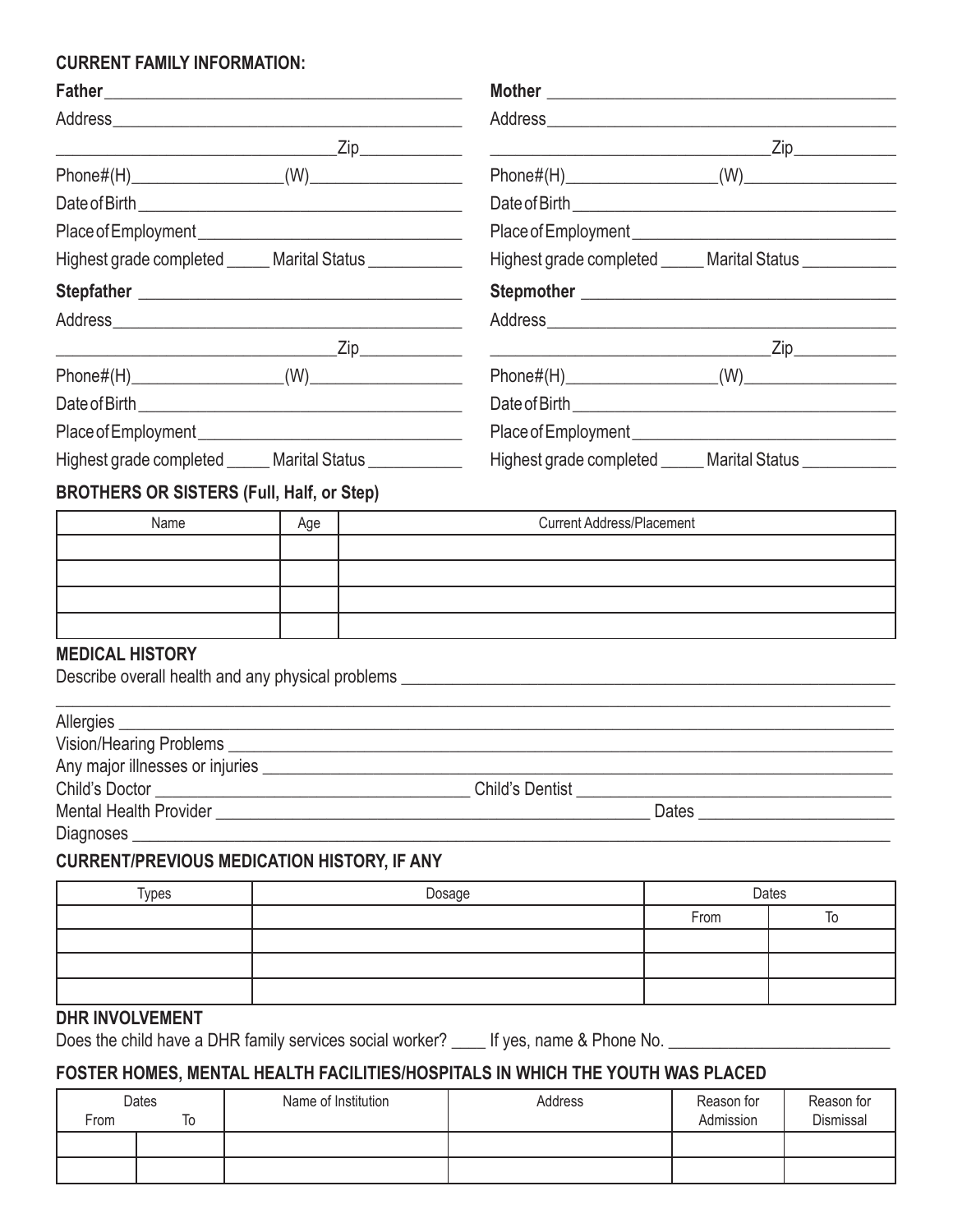## **SUPPORT INFORMATION**

To what extent would the child's parents, relatives or concerned persons be willing to help support this child at the Ranch?

| Is there a court order directing support payments on behalf of this child? ________________________ If yes, include court order.                                                                                                       |  |
|----------------------------------------------------------------------------------------------------------------------------------------------------------------------------------------------------------------------------------------|--|
| Does this child have Medicaid or other health insurance? ___ If yes, name of company? ________________________                                                                                                                         |  |
|                                                                                                                                                                                                                                        |  |
| To whom are benefits paid?<br><u> and the manual contract of the manual contract of the manual contract of the manual contract of the manual contract of the manual contract of the manual contract of the manual contract of the </u> |  |
|                                                                                                                                                                                                                                        |  |
| If the child is admitted to the Ranch, any Federal benefits are to follow the child, per federal requirements.                                                                                                                         |  |
| <b>SCHOOL INFORMATION</b>                                                                                                                                                                                                              |  |
|                                                                                                                                                                                                                                        |  |
| Please give name and phone number of the school official with whom we can discuss the child's school history                                                                                                                           |  |
|                                                                                                                                                                                                                                        |  |
| Describe current school performance <b>contained a manufacture of the contact of the contact of the contact of the contact of the contact of the contact of the contact of the contact of the contact of the contact of the cont</b>   |  |
|                                                                                                                                                                                                                                        |  |
| Previous schools attended <u>From</u> From To <u>From</u> To <u>From</u> To <u>From</u> Does this child have behaviour problems in school? Yes <b>O</b> No <b>O</b> If yes, state nature of problems                                   |  |
|                                                                                                                                                                                                                                        |  |
| Has child ever been suspended from school? Yes $\Omega$ No $\Omega$ Attended alternative school? Yes $\Omega$ No $\Omega$                                                                                                              |  |
|                                                                                                                                                                                                                                        |  |
|                                                                                                                                                                                                                                        |  |
| Has the child ever repeated a grade? $\frac{1}{2}$ If yes, which grade(s)?<br>Is the child enrolled in Special Education? Yes $\frac{1}{2}$ No $\frac{1}{2}$ Is there an IEP? Yes $\frac{1}{2}$ No $\frac{1}{2}$                       |  |
| Are there learning disabilities? Yes $\bigcirc$ No $\bigcirc$ If yes, explain                                                                                                                                                          |  |
|                                                                                                                                                                                                                                        |  |
| PERSONAL AND FAMILY HISTORY PRIOR TO PLACEMENT                                                                                                                                                                                         |  |
| Beginning with birth, please describe in detail who did the child live with (name and relationship); where (city and state);                                                                                                           |  |
| how long did child live with them; and why did they move?                                                                                                                                                                              |  |

| Child's Age &<br>Time Frame | Lived With<br>(Name, Relationship, City, State) | <b>Why Moved</b> |
|-----------------------------|-------------------------------------------------|------------------|
|                             |                                                 |                  |
|                             |                                                 |                  |
|                             |                                                 |                  |
|                             |                                                 |                  |

## **SOCIAL SUMMARY**

I. Reason for Referral. Describe the situation which led to the need for placement; the current problems the family and child are experiencing; and identify the reason the caretaker is no longer able to care for the child.